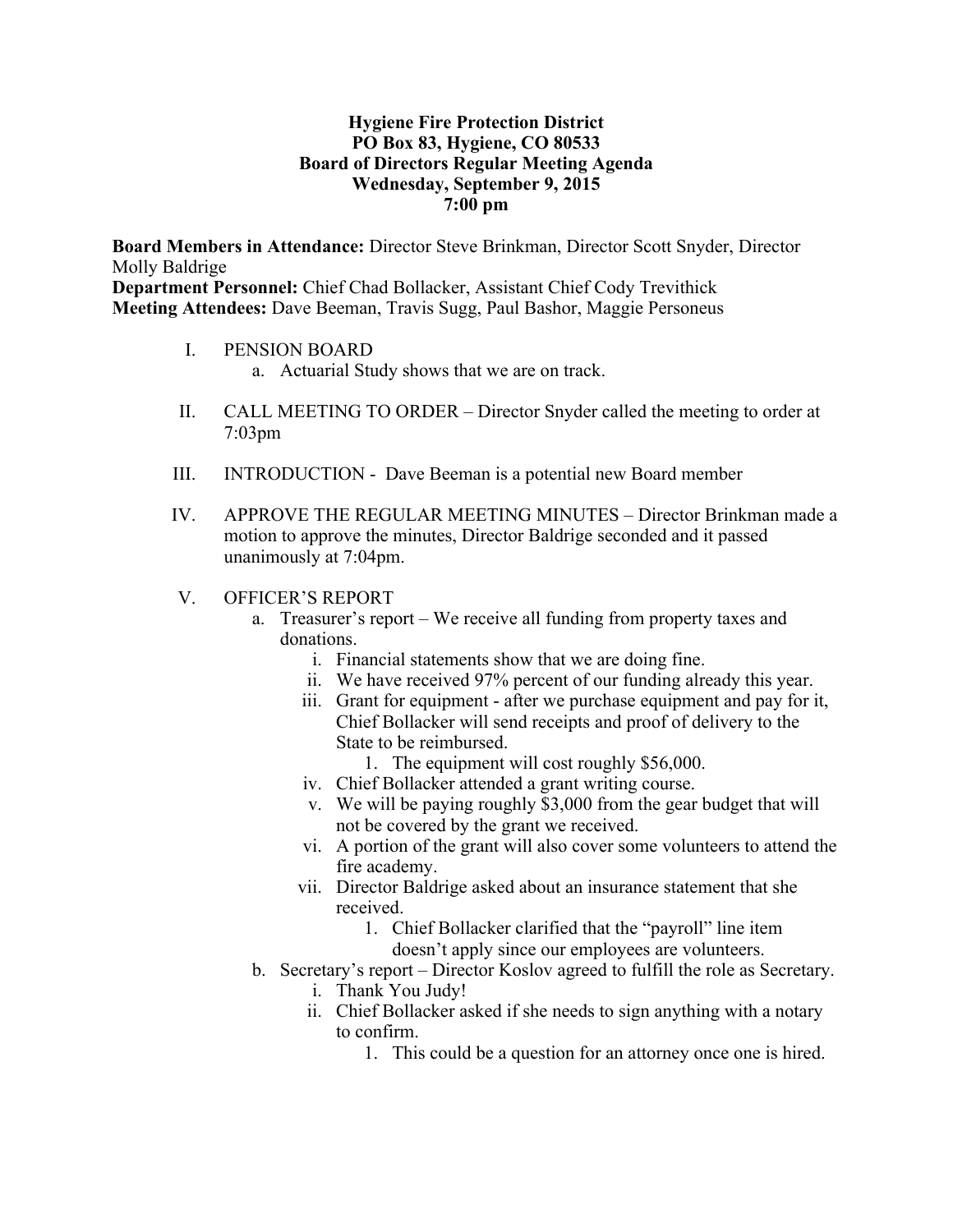#### VI. OLD BUSINESS

- a. Replacement Board Members Mr. Beeman has joined the meeting tonight as a potential new board member. He has experience as a college professor and has participated in academic committees but not on any other boards. He has lived in Hygiene for 30+ years.
- b. Board member duties discussion/assignments
	- i. Secretary Position Director Koslov will fulfill this role.
- c. New Attorney Director Snyder received a proposal with price schedule from the law firm Lyons Gaddis.
	- i. It is the firm that Mountain View Fire District used to work with.
	- ii. They work with many non-profit organizations and other fire districts.
	- iii. Director Brinkman is concerned with the proper use of a firm so we do not incur excessive charges.
	- iv. Director Baldrige suggested that we have one person communicate with them and monitor their billing.
		- 1. We want them to understand that we want them to wait to do things until they are asked.
		- 2. They gave Director Snyder a letter of engagement and do not require a retainer.
		- 3. Director Baldrige moved to engage Lyons Gaddis as our new attorney. Director Brinkman seconded, and it passed unanimously at 7:22pm.
		- 4. Director Snyder will contact them, explain our concerns regarding cost control and sign the letter of engagement.
		- 5. Director Koslov will be the point of contact with the firm. All requests for assistance will go through her.
- VII. FIRE CHIEF'S REPORT
	- a. There were 24 total calls in August
		- i. Accident, Auto 4, Medical 10, Lift Assist 1, Grass Fire 5, Structure Fire  $-2$ , Tree Fire  $-2$
	- b. There were 14.5 total training hours in August
		- i. Firefighter Training 5 Hours, Medical Training 6 Hours, Haz Mat Training - 4 Hours, Driver/Operator Training - 8.5, Officer Training  $-2$
	- c. 2830 OOS has been towed to Lucky's Diesel, Mechanic confirmed that it is not a used junk engine motor that it is a Ford Factory Re-furbished motor and that it appearance wise looks good, but will start diagnostics on it towards beginning of September. Submitted Tow bill into insurance for reimbursement of tow bill. Payment has already been received.
	- d. 2802 OOS. No new Information
	- e. 7 members started fire academy on Tuesday 9/8
	- f. Truck Committee- sent specs off to Max Fire, and have heard nothing back from Skeeter yet. Chief Bollacker will follow up with vendors this week to find out status.
	- g. New structure gear should be arriving in about a week-week and a half
	- h. Thank You note in Times Call from owners of 75th St. Structure Fire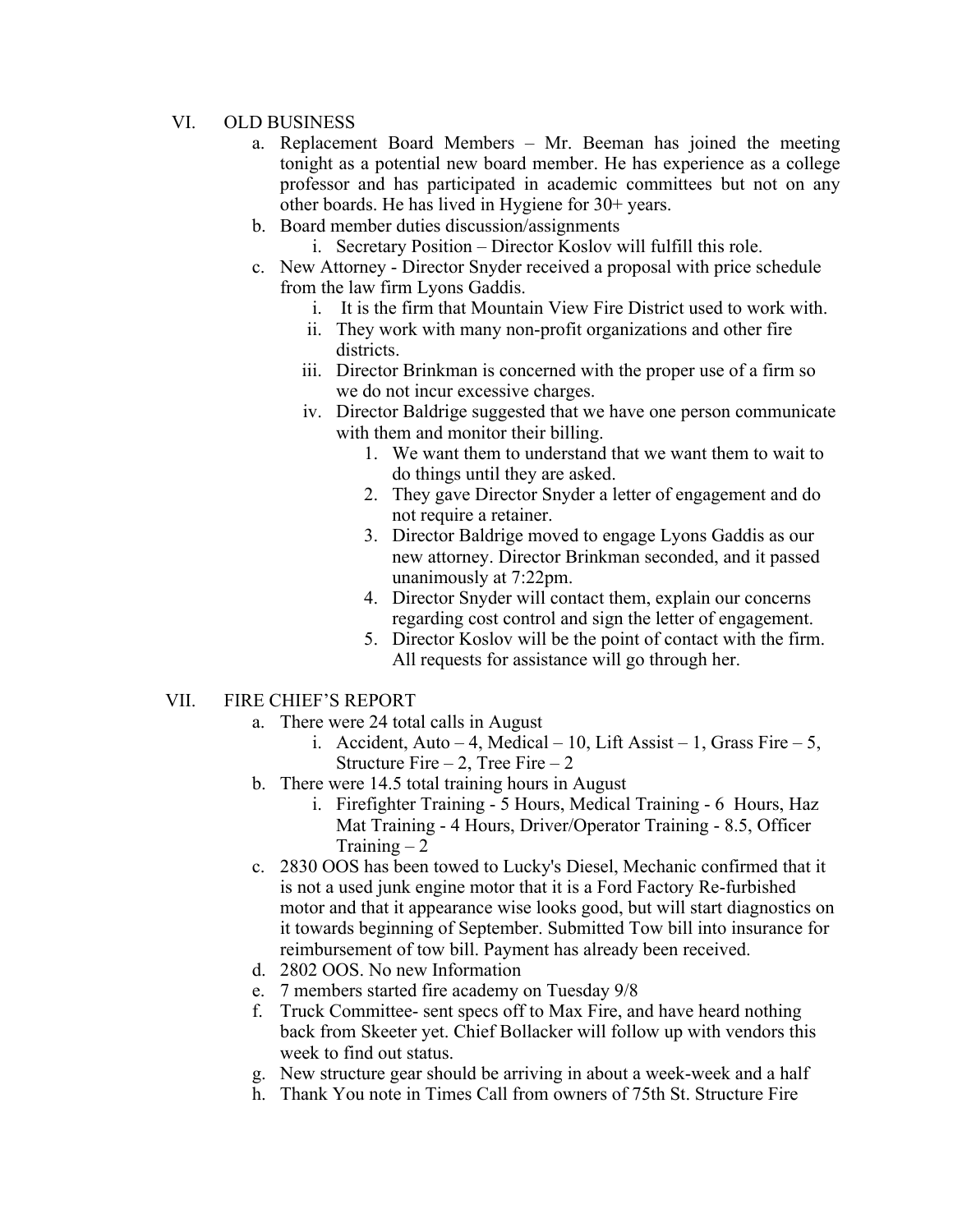- i. MDA boot Drive went well, Total amount is still being totaled, but early calculations puts us at about \$5000 raised for MDA.
- j. Working with Director Baldrige to look at invoices from Kinsco, for possible discrepancies.
- k. Hygiene Hay Days this past weekend, decent turn out from community, some good PR.
- l. ISO Review under way, working on training hours section currently. No further update.
- m. PM work completed on 2841, 2840, 9/9/15
- n. Newsletter is on the website, however the email list system did not work. Ryan Cunningham has found a different solution and is working on completing it. We currently have approximately 45 people signed up for subscriptions at this point, and we have advertised it on the department Facebook page.
- o. Banners have been ordered for advertising the newsletter and website, will hang up as soon as we receive them and the subscriber list is working correctly.

### VIII. NEW BUSINESS – None

## IX. AUDIENCE BUSINESS – None

- X. DEEP DIVE Review ESCI proposal for Master Plan.
	- a. New proposal picks up where our original Phase One work ends and includes an updated cost for the additional work.
	- b. The Master Plan will not be completed in time to help with the Mill Levy decision.
		- i. Director Baldrige suggested that we could wait until next year's budget to do this additional Master Plan, and that it might be wise to see how well the first report was done before commissioning another.
	- c. Director Brinkman wants to make sure that we know whether or not this Master Plan will cost more if we wait to do it. Director Snyder will contact ESCI to find out what the timing means for a Master Plan.
	- d. Director Baldrige will send Chief Bollacker the information for 2012 and 2013 calls.

i. The data pulled from Boulder County dispatch is inaccurate.

- e. Our data collection is very important.
	- i. We measure our effectiveness as a department by how quickly we respond to calls (as well as how many respondents we have and how well trained they are.) Boulder County has the call and apparatus in route times.
	- ii. Chief Bollacker will work with the fire fighters to standardize the way reports are completed. All personnel need to be accounted for.
	- iii. Chief Bollacker will look at new software for reporting and data collection.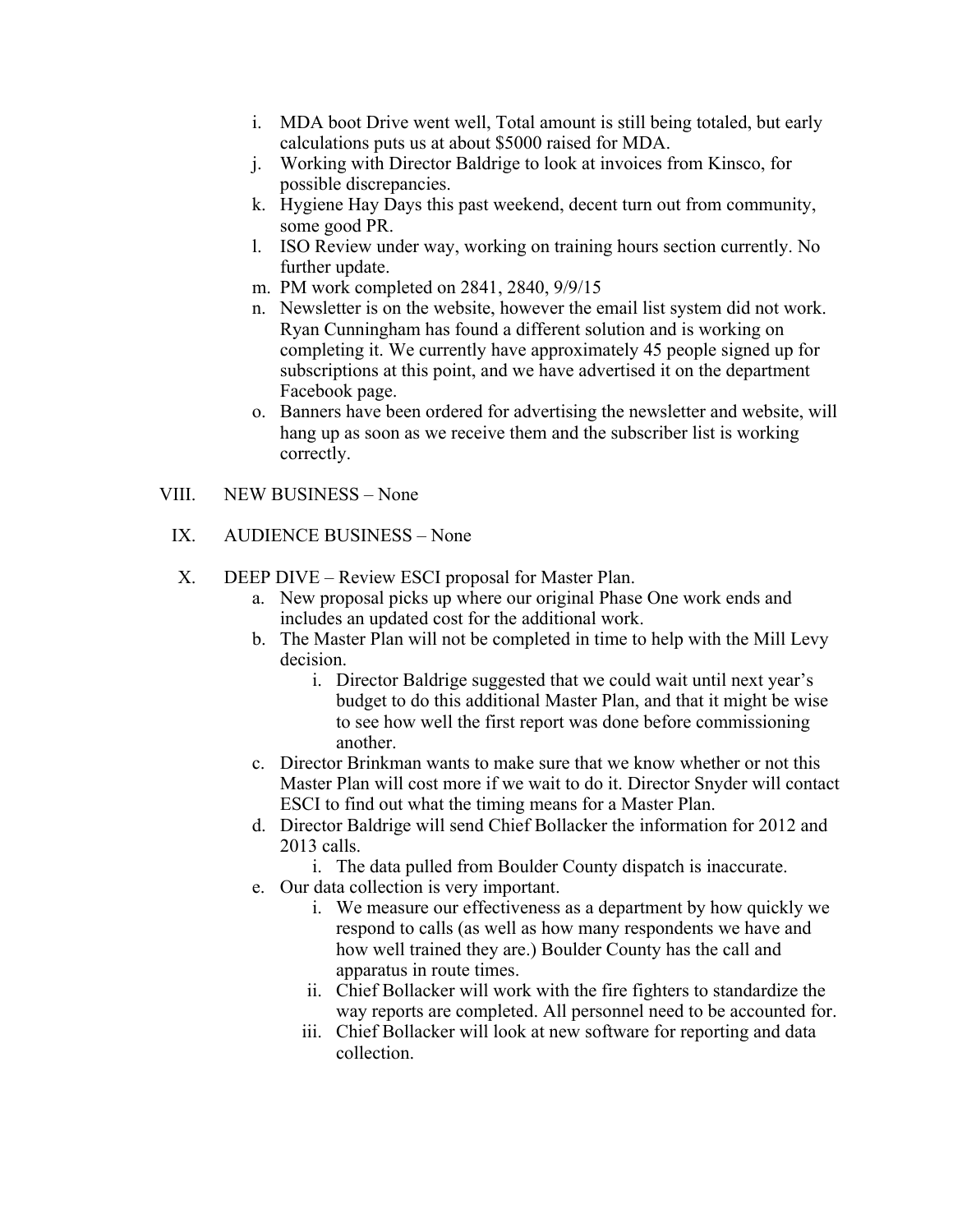- f. Chief Bollacker and Assistant Chief Trevithick will create a committee to discuss reporting and date collection practices. There needs to be more accountability.
- XI. ADJOURNMENT Meeting was adjourned at 8:33pm.